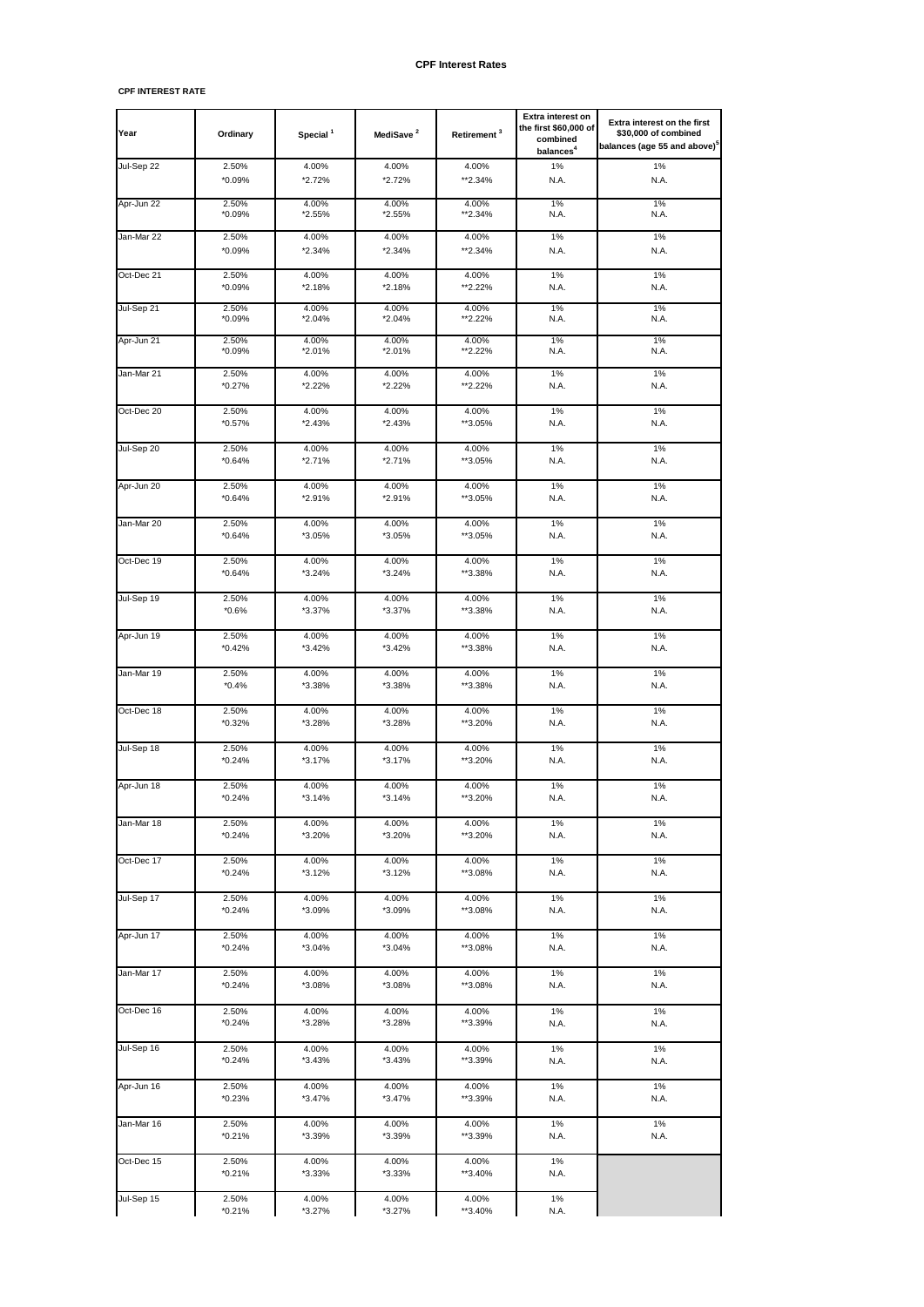| Year | Ordinarv | $\sf{Special}$ | MediSave <sup>2</sup> | <b>Retirement</b> <sup>3</sup> | Extra interest on<br>the first \$60,000 of<br>combined<br><b>balances</b> | <b>Extra interest on the first</b><br>\$30,000 of combined<br>balances (age 55 and above) <sup>5</sup> |
|------|----------|----------------|-----------------------|--------------------------------|---------------------------------------------------------------------------|--------------------------------------------------------------------------------------------------------|
|      |          |                |                       |                                |                                                                           |                                                                                                        |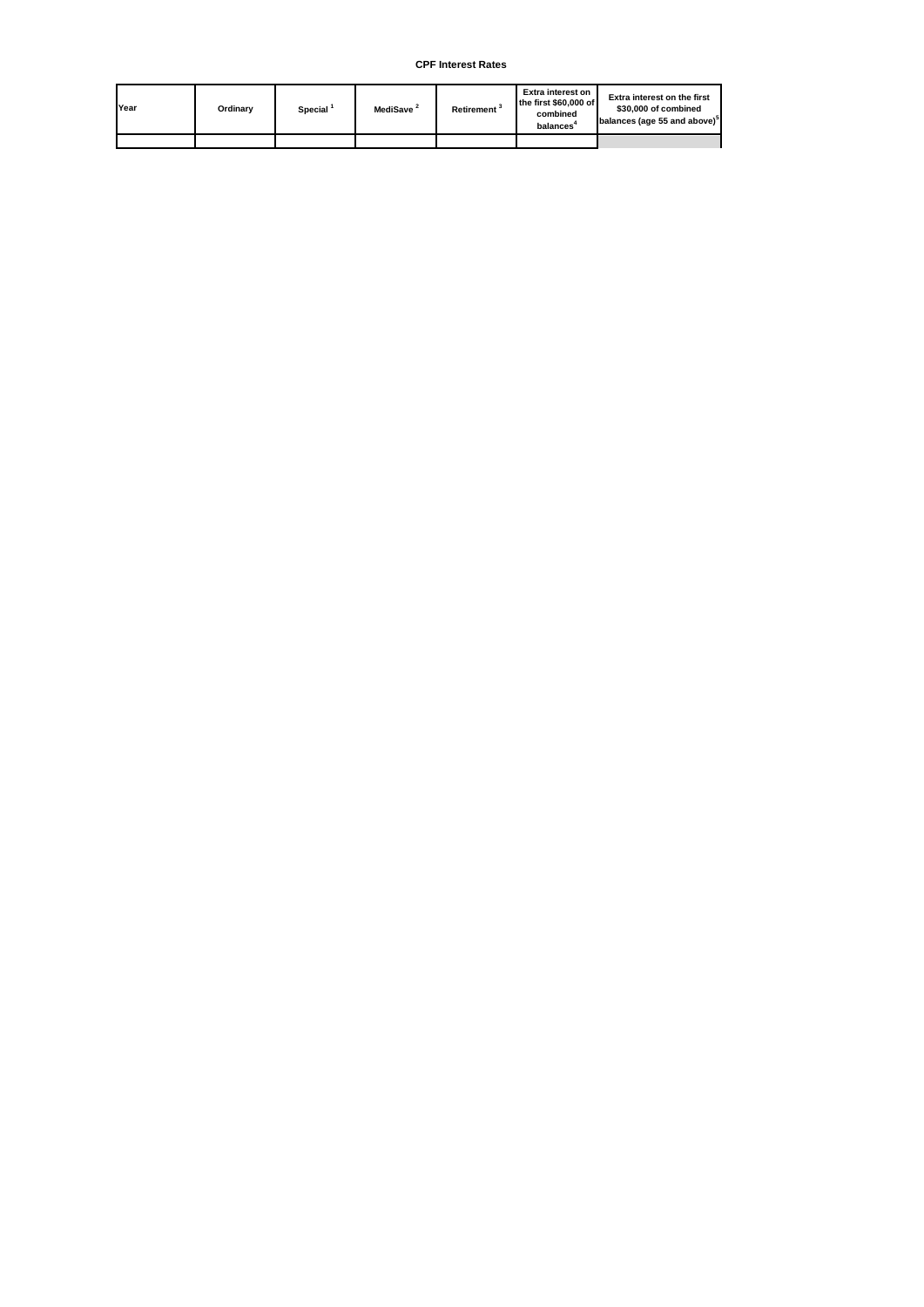| Year       | Ordinary          | Special <sup>1</sup> | MediSave <sup>2</sup> | Retirement <sup>3</sup> | Extra interest on<br>the first \$60,000 of<br>combined<br>balances <sup>4</sup> | Extra interest on the first<br>\$30,000 of combined<br>balances (age 55 and above) <sup>°</sup> |
|------------|-------------------|----------------------|-----------------------|-------------------------|---------------------------------------------------------------------------------|-------------------------------------------------------------------------------------------------|
| Apr-Jun 15 | 2.50%<br>*0.21%   | 4.00%<br>*3.33%      | 4.00%<br>*3.33%       | 4.00%<br>**3.40%        | $1\%$<br>N.A.                                                                   |                                                                                                 |
| Jan-Mar 15 | 2.50%<br>$*0.21%$ | 4.00%<br>*3.40%      | 4.00%<br>*3.40%       | 4.00%<br>**3.40%        | $1\%$<br>N.A.                                                                   |                                                                                                 |
| Oct-Dec 14 | 2.50%<br>$*0.21%$ | 4.00%<br>*3.41%      | 4.00%<br>*3.41%       | 4.00%<br>**2.93%        | $1\%$<br>N.A.                                                                   |                                                                                                 |
| Jul-Sep 14 | 2.50%<br>$*0.21%$ | 4.00%<br>*3.42%      | 4.00%<br>$*3.42%$     | 4.00%<br>**2.93%        | $1\%$<br>N.A.                                                                   |                                                                                                 |
| Apr-Jun 14 | 2.50%<br>*0.21%   | 4.00%<br>*3.19%      | 4.00%<br>*3.19%       | 4.00%<br>**2.93%        | 1%<br>N.A.                                                                      |                                                                                                 |
| Jan-Mar 14 | 2.50%<br>$*0.21%$ | 4.00%<br>*2.93%      | 4.00%<br>*2.93%       | 4.00%<br>**2.93%        | 1%<br>N.A.                                                                      |                                                                                                 |
| Oct-Dec 13 | 2.50%<br>$*0.21%$ | 4.00%<br>*2.68%      | 4.00%<br>*2.68%       | 4.00%<br>**2.49%        | 1%<br>N.A.                                                                      |                                                                                                 |
| Jul-Sep 13 | 2.50%<br>$*0.21%$ | 4.00%<br>*2.43%      | 4.00%<br>$*2.43%$     | 4.00%<br>**2.49%        | 1%<br>N.A.                                                                      |                                                                                                 |
| Apr-Jun 13 | 2.50%<br>$*0.21%$ | 4.00%<br>*2.44%      | 4.00%<br>$*2.44%$     | 4.00%<br>**2.49%        | 1%<br>N.A.                                                                      |                                                                                                 |
| Jan-Mar 13 | 2.50%<br>$*0.21%$ | 4.00%<br>*2.49%      | 4.00%<br>*2.49%       | 4.00%<br>**2.49%        | 1%<br>N.A.                                                                      |                                                                                                 |
| Oct-Dec 12 | 2.50%<br>$*0.16%$ | 4.00%<br>*2.55%      | 4.00%<br>*2.55%       | 4.00%<br>**3.19%        | 1%<br>N.A.                                                                      |                                                                                                 |
| Jul-Sep 12 | 2.50%<br>*0.16%   | 4.00%<br>*2.72%      | 4.00%<br>*2.72%       | 4.00%<br>**3.19%        | 1%<br>N.A.                                                                      |                                                                                                 |
| Apr-Jun 12 | 2.50%<br>*0.16%   | 4.00%<br>*2.93%      | 4.00%<br>*2.93%       | 4.00%<br>**3.19%        | 1%<br>N.A.                                                                      |                                                                                                 |
| Jan-Mar 12 | 2.50%<br>*0.31%   | 4.00%<br>*3.19%      | 4.00%<br>*3.19%       | 4.00%<br>**3.19%        | 1%<br>N.A.                                                                      |                                                                                                 |
| Oct-Dec 11 | 2.50%<br>*0.36%   | 4.00%<br>*3.30%      | 4.00%<br>*3.30%       | 4.00%<br>**3.41%        | 1%<br>N.A.                                                                      |                                                                                                 |
| Jul-Sep 11 | 2.50%<br>*0.36%   | 4.00%<br>*3.35%      | 4.00%<br>*3.35%       | 4.00%<br>**3.41%        | 1%<br>N.A.                                                                      |                                                                                                 |
| Apr-Jun 11 | 2.50%<br>*0.38%   | 4.00%<br>*3.42%      | 4.00%<br>*3.42%       | 4.00%<br>**3.41%        | 1%<br>N.A.                                                                      |                                                                                                 |
| Jan-Mar 11 | 2.50%<br>$*0.4%$  | 4.00%<br>$*3.41%$    | 4.00%<br>*3.41%       | 4.00%<br>**3.41%        | $1\%$<br>N.A.                                                                   |                                                                                                 |
| Oct-Dec 10 | 2.50%<br>$*0.41%$ | 4.00%<br>*3.52%      | 4.00%<br>*3.52%       | 4.00%<br>**3.31%        | 1%<br>N.A.                                                                      |                                                                                                 |
| Jul-Sep 10 | 2.50%<br>$*0.41%$ | 4.00%<br>*3.59%      | 4.00%<br>*3.59%       | 4.00%<br>**3.31%        | $1\%$<br>N.A.                                                                   |                                                                                                 |
| Apr-Jun 10 | 2.50%<br>$*0.42%$ | 4.00%<br>*3.44%      | 4.00%<br>$*3.44%$     | 4.00%<br>**3.31%        | $1\%$<br>N.A.                                                                   |                                                                                                 |
| Jan-Mar 10 | 2.50%<br>$*0.42%$ | 4.00%<br>*3.31%      | 4.00%<br>$*3.31%$     | 4.00%<br>**3.31%        | 1%<br>N.A.                                                                      |                                                                                                 |
| Oct-Dec 09 | 2.50%<br>$*0.44%$ | 4.00%<br>*3.40%      | 4.00%<br>*3.40%       | 4.00%<br>*3.40%         | 1%<br>N.A.                                                                      |                                                                                                 |
| Jul-Sep 09 | 2.50%<br>*0.56%   | 4.00%<br>*3.61%      | 4.00%<br>$*3.61%$     | 4.00%<br>*3.61%         | 1%<br>N.A.                                                                      |                                                                                                 |
| Apr-Jun 09 | 2.50%<br>*0.74%   | 4.00%<br>*3.69%      | 4.00%<br>*3.69%       | 4.00%<br>*3.69%         | 1%<br>N.A.                                                                      |                                                                                                 |
| Jan-Mar 09 | 2.50%<br>$*0.74%$ | 4.00%<br>*3.79%      | 4.00%<br>*3.79%       | 4.00%<br>*3.79%         | 1%<br>N.A.                                                                      |                                                                                                 |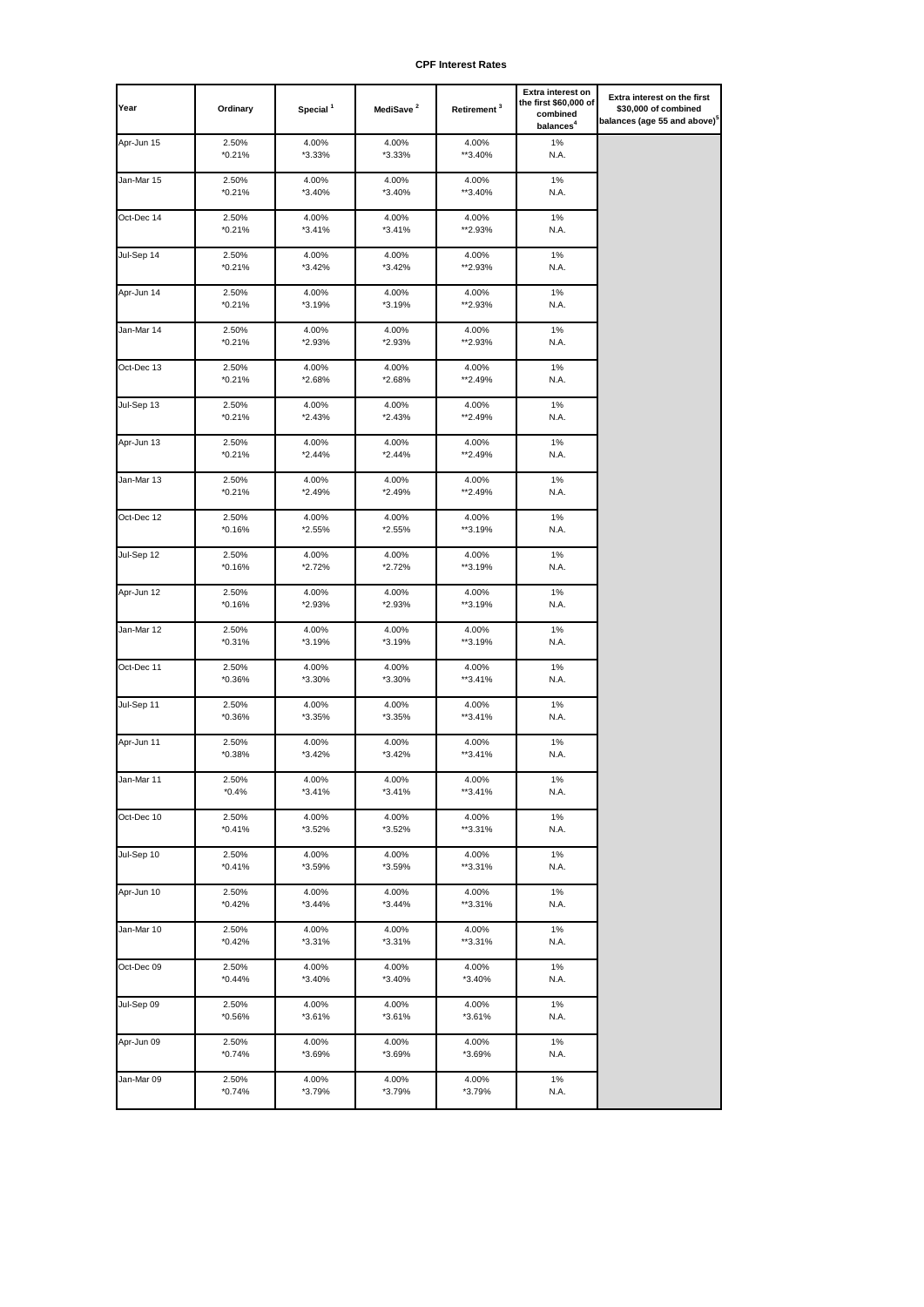| Year       | Ordinary          | Special <sup>1</sup> | MediSave <sup>2</sup> | Retirement <sup>3</sup> | Extra interest on<br>the first \$60,000 of<br>combined<br>balances <sup>4</sup> | Extra interest on the first<br>\$30,000 of combined<br>balances (age 55 and above) <sup>5</sup> |
|------------|-------------------|----------------------|-----------------------|-------------------------|---------------------------------------------------------------------------------|-------------------------------------------------------------------------------------------------|
| Oct-Dec 08 | 2.50%             | 4.00%                | 4.00%                 | 4.00%                   | 1%                                                                              |                                                                                                 |
|            | $*0.74%$          | *3.77%               | *3.77%                | *3.77%                  | N.A.                                                                            |                                                                                                 |
| Jul-Sep 08 | 2.50%             | 4.00%                | 4.00%                 | 4.00%                   | 1%                                                                              |                                                                                                 |
|            | $*0.74%$          | *3.65%               | *3.65%                | *3.65%                  | N.A.                                                                            |                                                                                                 |
| Apr-Jun 08 | 2.50%             | 4.00%                | 4.00%                 | 4.00%                   | 1%                                                                              |                                                                                                 |
|            | $*0.74%$          | *3.75%               | *3.75%                | *3.75%                  | N.A.                                                                            |                                                                                                 |
|            |                   | 4.00%                |                       |                         | 1%                                                                              |                                                                                                 |
| Jan-Mar 08 | 2.50%<br>$*0.74%$ | *3.90%               | 4.00%<br>*3.90%       | 4.00%<br>*3.90%         | N.A.                                                                            |                                                                                                 |
|            |                   |                      |                       |                         |                                                                                 |                                                                                                 |
| Oct-Dec 07 | 2.50%<br>$*0.74%$ | 4.00%<br>*2.24%      | 4.00%<br>*2.24%       | 4.00%<br>*2.24%         |                                                                                 |                                                                                                 |
|            |                   |                      |                       |                         |                                                                                 |                                                                                                 |
| Jul-Sep 07 | 2.50%             | 4.00%                | 4.00%                 | 4.00%                   |                                                                                 |                                                                                                 |
|            | $*0.74%$          | *2.24%               | *2.24%                | *2.24%                  |                                                                                 |                                                                                                 |
| Apr-Jun 07 | 2.50%             | 4.00%                | 4.00%                 | 4.00%                   |                                                                                 |                                                                                                 |
|            | $*0.74%$          | *2.24%               | *2.24%                | *2.24%                  |                                                                                 |                                                                                                 |
| Jan-Mar 07 | 2.50%             | 4.00%                | 4.00%                 | 4.00%                   |                                                                                 |                                                                                                 |
|            | $*0.74%$          | *2.24%               | *2.24%                | *2.24%                  |                                                                                 |                                                                                                 |
| Oct-Dec 06 | 2.50%             | 4.00%                | 4.00%                 | 4.00%                   |                                                                                 |                                                                                                 |
|            | $*0.74%$          | *2.24%               | *2.24%                | *2.24%                  |                                                                                 |                                                                                                 |
|            |                   |                      |                       |                         |                                                                                 |                                                                                                 |
| Jul-Sep 06 | 2.50%<br>$*0.74%$ | 4.00%<br>*2.24%      | 4.00%<br>*2.24%       | 4.00%<br>*2.24%         |                                                                                 |                                                                                                 |
|            |                   |                      |                       |                         |                                                                                 |                                                                                                 |
| Apr-Jun 06 | 2.50%             | 4.00%                | 4.00%                 | 4.00%                   |                                                                                 |                                                                                                 |
|            | $*0.73%$          | *2.23%               | *2.23%                | *2.23%                  |                                                                                 |                                                                                                 |
| Jan-Mar 06 | 2.50%             | 4.00%                | 4.00%                 | 4.00%                   |                                                                                 |                                                                                                 |
|            | $*0.62%$          | *2.12%               | *2.12%                | *2.12%                  |                                                                                 |                                                                                                 |
| Oct-Dec 05 | 2.50%             | 4.00%                | 4.00%                 | 4.00%                   |                                                                                 |                                                                                                 |
|            | $*0.59%$          | *2.09%               | *2.09%                | *2.09%                  |                                                                                 |                                                                                                 |
| Jul-Sep 05 | 2.50%             | 4.00%                | 4.00%                 | 4.00%                   |                                                                                 |                                                                                                 |
|            | $*0.59%$          | *2.09%               | *2.09%                | *2.09%                  |                                                                                 |                                                                                                 |
|            |                   |                      |                       |                         |                                                                                 |                                                                                                 |
| Apr-Jun 05 | 2.50%<br>$*0.59%$ | 4.00%<br>*2.09%      | 4.00%<br>*2.09%       | 4.00%<br>*2.09%         |                                                                                 |                                                                                                 |
|            |                   |                      |                       |                         |                                                                                 |                                                                                                 |
| Jan-Mar 05 | 2.50%             | 4.00%                | 4.00%                 | 4.00%                   |                                                                                 |                                                                                                 |
|            | $*0.59\%$         | *2.09%               | *2.09%                | *2.09%                  |                                                                                 |                                                                                                 |
| Oct-Dec 04 | 2.50%             | 4.00%                | 4.00%                 | 4.00%                   |                                                                                 |                                                                                                 |
|            | $*0.59%$          | *2.09%               | *2.09%                | *2.09%                  |                                                                                 |                                                                                                 |
| Jul-Sep 04 | 2.50%             | 4.00%                | 4.00%                 | 4.00%                   |                                                                                 |                                                                                                 |
|            | *0.59%            | *2.09%               | *2.09%                | *2.09%                  |                                                                                 |                                                                                                 |
| Apr-Jun 04 | 2.50%             | 4.00%                | 4.00%                 | 4.00%                   |                                                                                 |                                                                                                 |
|            | $*0.59%$          | *2.09%               | *2.09%                | *2.09%                  |                                                                                 |                                                                                                 |
|            |                   |                      |                       |                         |                                                                                 |                                                                                                 |
| Jan-Mar 04 | 2.50%<br>$*0.59%$ | 4.00%<br>*2.09%      | 4.00%<br>*2.09%       | 4.00%<br>*2.09%         |                                                                                 |                                                                                                 |
|            |                   |                      |                       |                         |                                                                                 |                                                                                                 |
| Oct-Dec 03 | 2.50%             | 4.00%                | 4.00%                 | 4.00%                   |                                                                                 |                                                                                                 |
|            | $*0.59%$          | *2.09%               | *2.09%                | *2.09%                  |                                                                                 |                                                                                                 |
| Jul-Sep 03 | 2.50%             | 4.00%                | 4.00%                 | 4.00%                   |                                                                                 |                                                                                                 |
|            | $*1.04%$          | *2.54%               | *2.54%                | *2.54%                  |                                                                                 |                                                                                                 |
| Apr-Jun 03 | 2.50%             | 4.00%                | 4.00%                 | 4.00%                   |                                                                                 |                                                                                                 |
|            | *1.18%            | *2.68%               | *2.68%                | *2.68%                  |                                                                                 |                                                                                                 |
| Jan-Mar 03 | 2.50%             | 4.00%                | 4.00%                 | 4.00%                   |                                                                                 |                                                                                                 |
|            | $*1.18%$          | *2.68%               | *2.68%                | *2.68%                  |                                                                                 |                                                                                                 |
|            |                   |                      |                       |                         |                                                                                 |                                                                                                 |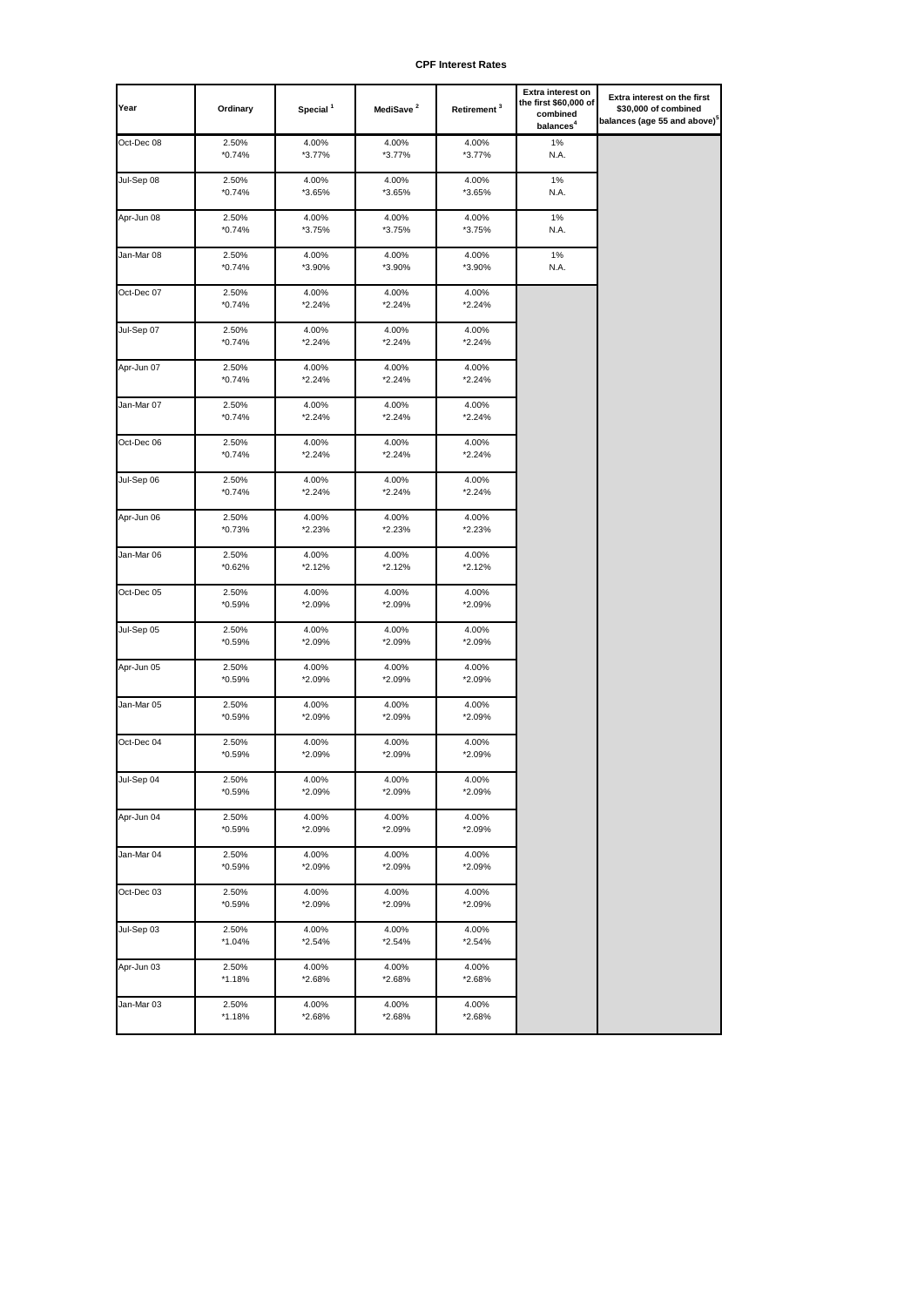| Year                     | Ordinary           | Special <sup>1</sup> | MediSave <sup>2</sup> | Retirement <sup>3</sup> | Extra interest on<br>the first \$60,000 of<br>combined<br>balances <sup>4</sup> | Extra interest on the first<br>\$30,000 of combined<br>balances (age 55 and above)° |
|--------------------------|--------------------|----------------------|-----------------------|-------------------------|---------------------------------------------------------------------------------|-------------------------------------------------------------------------------------|
| Oct-Dec 02               | 2.50%<br>$*1.29%$  | 4.00%<br>*2.79%      | 4.00%<br>*2.79%       | 4.00%<br>*2.79%         |                                                                                 |                                                                                     |
| Jul-Sep 02               | 2.50%<br>*1.36%    | 4.00%<br>*2.86%      | 4.00%<br>*2.86%       | 4.00%<br>*2.86%         |                                                                                 |                                                                                     |
| Apr-Jun 02               | 2.50%<br>$*1.42%$  | 4.00%<br>*2.92%      | 4.00%<br>*2.92%       | 4.00%<br>*2.92%         |                                                                                 |                                                                                     |
| Jan-Mar 02               | 2.50%<br>$*1.77\%$ | 4.00%<br>*3.27%      | 4.00%<br>*3.27%       | 4.00%<br>*3.27%         |                                                                                 |                                                                                     |
| Oct-Dec 01               | 2.50%<br>*2.09%    | 4.00%<br>*3.59%      | 4.00%<br>*3.59%       | 4.00%<br>*3.59%         |                                                                                 |                                                                                     |
| Jul-Sep 01               | 2.50%<br>*2.10%    | 4.00%<br>*3.60%      | 2.50%<br>*2.10%       | 4.00%<br>*3.60%         |                                                                                 |                                                                                     |
| Apr-Jun 01               | 2.50%<br>$*2.14%$  | 4.00%<br>*3.64%      | 2.50%<br>*2.14%       | 4.00%<br>*3.64%         |                                                                                 |                                                                                     |
| Jan-Mar 01               | 2.50%<br>$*2.14%$  | 4.00%<br>*3.64%      | 2.50%<br>*2.14%       | 4.00%<br>$*3.64%$       |                                                                                 |                                                                                     |
| Oct-Dec 00               | 2.50%<br>$*2.14%$  | 4.00%<br>*3.64%      | 2.50%<br>*2.14%       | 4.00%<br>*3.64%         |                                                                                 |                                                                                     |
| Jul-Sep 00               | 2.50%<br>*2.16%    | 4.00%<br>*3.66%      | 2.50%<br>*2.16%       | 4.00%<br>*3.66%         |                                                                                 |                                                                                     |
| Apr-Jun 00               | 2.50%<br>$*2.14%$  | 4.00%<br>*3.64%      | 2.50%<br>*2.14%       | 4.00%<br>*3.64%         |                                                                                 |                                                                                     |
| Jan-Mar 00               | 2.50%<br>$*2.14%$  | 4.00%<br>*3.64%      | 2.50%<br>*2.14%       | 4.00%<br>*3.64%         |                                                                                 |                                                                                     |
| Oct-Dec 99               | 2.50%<br>*2.12%    | 4.00%<br>*3.62%      | 2.50%<br>*2.12%       | 4.00%<br>*3.62%         |                                                                                 |                                                                                     |
| Jul-Sep 99               | 2.50%<br>$*2.11%$  | 4.00%<br>*3.61%      | 2.50%<br>*2.11%       | 4.00%<br>*3.61%         |                                                                                 |                                                                                     |
| Jan-Jun 99               | 4.41%              | 5.91%                | 4.41%                 | 5.91%                   |                                                                                 |                                                                                     |
| Jul-Dec 98<br>Jan-Jun 98 | 4.29%<br>3.48%     | 5.79%<br>4.73%       | 4.29%<br>3.48%        | 5.79%<br>4.73%          |                                                                                 |                                                                                     |
| Jul-Dec 97<br>Jan-Jun 97 | 3.48%<br>3.48%     | 4.73%<br>4.73%       | 3.48%<br>3.48%        | 4.73%<br>4.73%          |                                                                                 |                                                                                     |
| Jul-Dec 96<br>Jan-Jun 96 | 3.48%<br>3.52%     | 4.73%<br>4.77%       | 3.48%<br>3.52%        | 4.73%<br>4.77%          |                                                                                 |                                                                                     |
| Jul-Dec 95<br>Jan-Jun 95 | 3.82%<br>3.10%     | 5.07%<br>3.10%       | 3.82%<br>3.10%        | 5.07%<br>3.10%          |                                                                                 |                                                                                     |
| Jul-Dec 94               | 2.50%<br>*2.46%    | 2.50%<br>*2.46%      | 2.50%<br>*2.46%       | 2.50%<br>*2.46%         |                                                                                 |                                                                                     |
| Jan-Jun 94               | 2.50%<br>$*2.13%$  | 2.50%<br>*2.13%      | 2.50%<br>*2.13%       | 2.50%<br>*2.13%         |                                                                                 |                                                                                     |
| Jul-Dec 93               | 2.50%<br>*2.29%    | 2.50%<br>*2.29%      | 2.50%<br>*2.29%       | 2.50%<br>*2.29%         |                                                                                 |                                                                                     |
| Jan-Jun 93               | 2.62%              | 2.62%                | 2.62%                 | 2.62%                   |                                                                                 |                                                                                     |
| Jul-Dec 92<br>Jan-Jun 92 | 3.31%<br>4.59%     | 3.31%<br>4.59%       | 3.31%<br>4.59%        | 3.31%<br>4.59%          |                                                                                 |                                                                                     |
| Jul-Dec 91<br>Jan-Jun 91 | 4.54%<br>4.85%     | 4.54%<br>4.85%       | 4.54%<br>4.85%        | 4.54%<br>4.85%          |                                                                                 |                                                                                     |